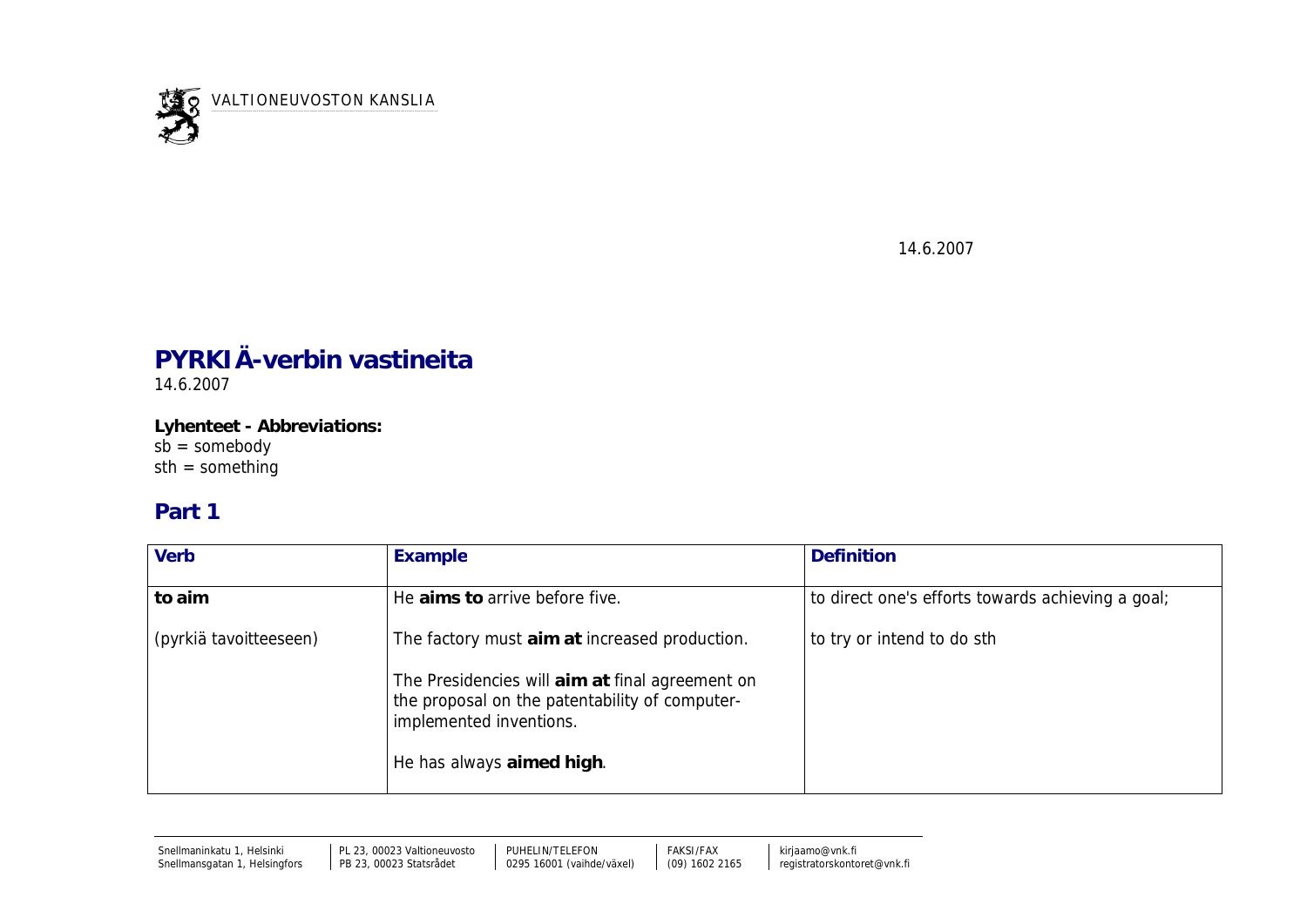| to aspire                                     | Edward Heath always aspired to leadership.                                            | to have a powerful and heart-felt desire, plan or<br>hope to do or be something |
|-----------------------------------------------|---------------------------------------------------------------------------------------|---------------------------------------------------------------------------------|
| (pyrkiä, haluta päästä<br>esim. jhkn asemaan) | We aspire to become better people.                                                    |                                                                                 |
| to drive at sth                               | I wish I knew what they were driving at.                                              | to aim or tend towards a point                                                  |
| (pyrkiä ilmaisemaan; mitä<br>ajaa takaa)      |                                                                                       |                                                                                 |
| to endeavour                                  | Customer Services shall endeavour to satisfy<br>customers' every need.                | to try hard to do sth;                                                          |
| (pyrkiä, yrittää kovasti)                     |                                                                                       | to make a great effort to do sth                                                |
|                                               | I shall/will endeavour to find out when the next<br>train leaves.                     |                                                                                 |
|                                               | We always endeavour to provide our customers<br>with the highest standard of service. |                                                                                 |
| to intend                                     | The writer clearly intends [for] his readers to<br>identify with the main character.  | to have a plan, result or purpose in mind                                       |
| (pyrkiä, aikoa)                               |                                                                                       |                                                                                 |
|                                               | The Government intends to arrange a referen-<br>dum before Christmas.                 |                                                                                 |
|                                               | I intend to be on time.                                                               |                                                                                 |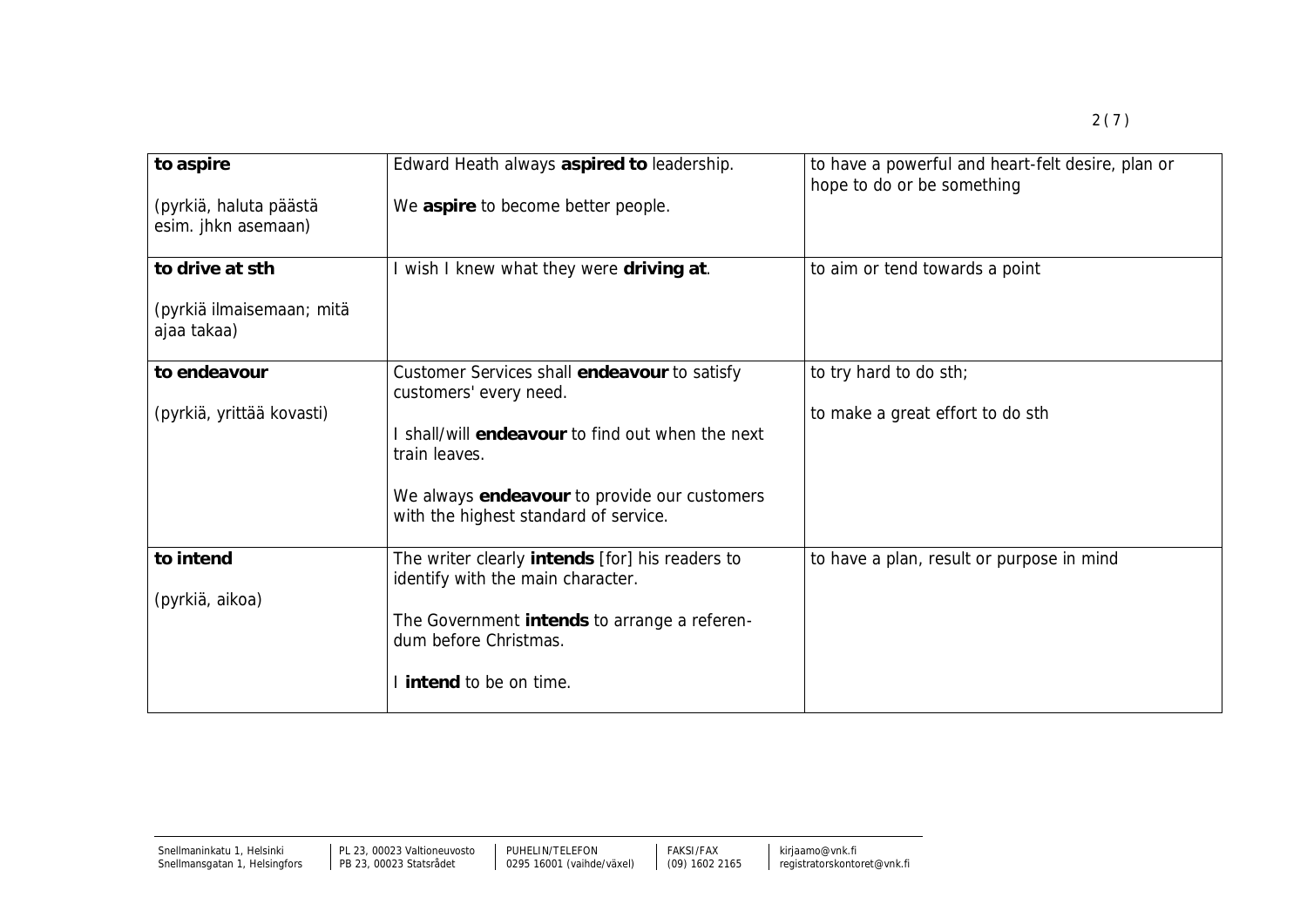| to make an effort;                       | We need to make a concerted effort to finish                                                                                       | an attempt to do sth, especially when this in- |
|------------------------------------------|------------------------------------------------------------------------------------------------------------------------------------|------------------------------------------------|
| to make every effort;<br>to make efforts | on time.                                                                                                                           | volves hard work or determination              |
|                                          | The Presidencies will make every effort to                                                                                         |                                                |
| (pyrkiä, nähdä vaivaa)                   | reach agreement on a new programme in the<br>field of lifelong learning (2007-2013).                                               |                                                |
|                                          | Efforts were made to contact all relevant par-<br>ties.                                                                            |                                                |
| to pursue                                | Growth must not be pursued at the expense of                                                                                       | to strive towards sth                          |
|                                          | the environment.                                                                                                                   |                                                |
| (pyrkiä saavuttamaan,                    |                                                                                                                                    |                                                |
| toteuttamaan jtk pitkä-<br>jänteisesti)  | This policy will be pursued with determination.                                                                                    |                                                |
|                                          | Only in a second and later phase will the EU<br>pursue the objective of introducing reciprocal<br>access for EU goods or services. |                                                |
|                                          |                                                                                                                                    |                                                |

Which objectives does the EU **pursue** with its

sanctions or restrictive measures?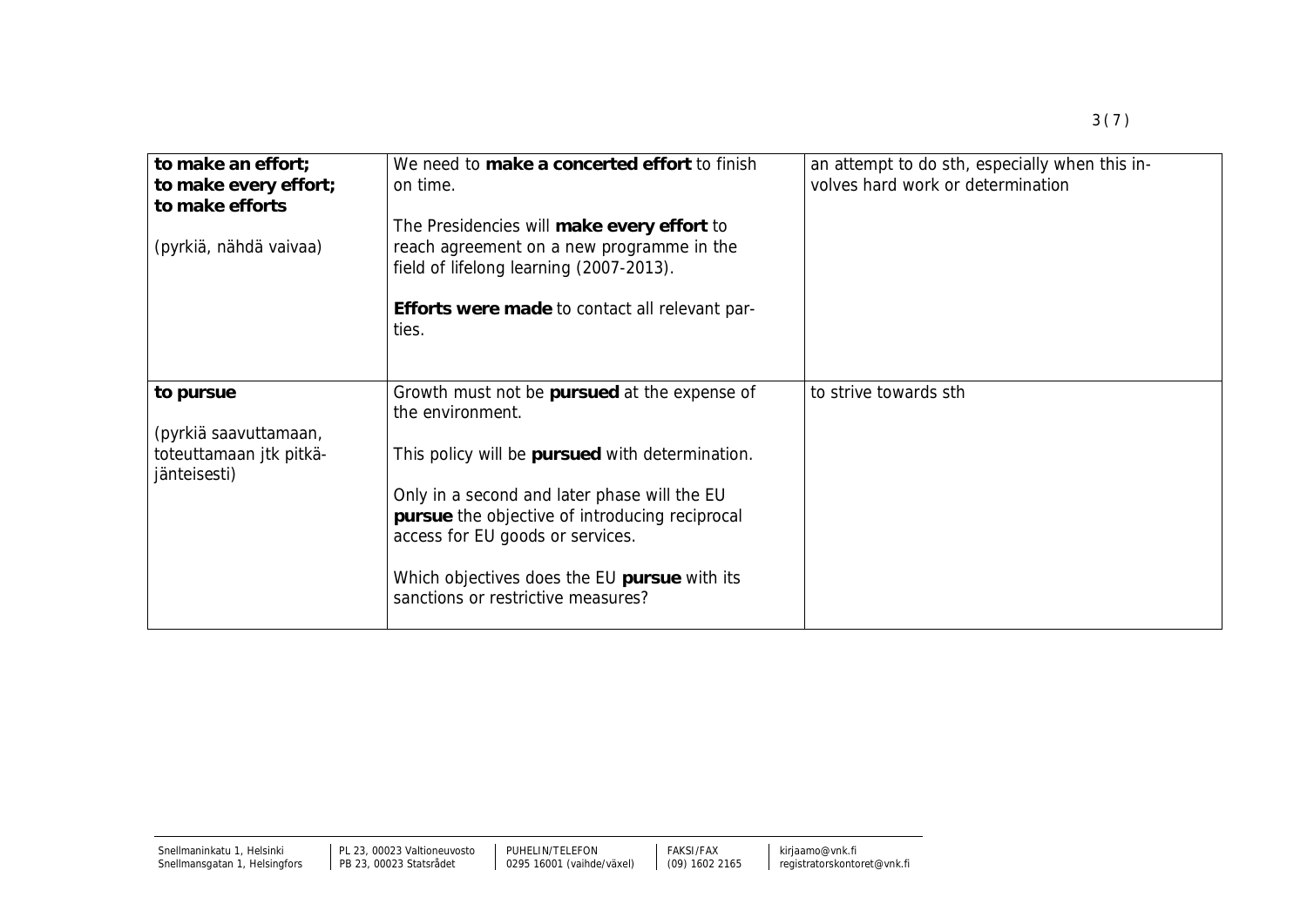| to seek                                  | The travellers sought shelter from the rain.                                                                                     | to try to obtain or acquire sth;                                                                 |
|------------------------------------------|----------------------------------------------------------------------------------------------------------------------------------|--------------------------------------------------------------------------------------------------|
| (pyrkiä/ etsiä, yrittää<br>tehdä jotain) | The company is seeking to improve its profita-<br>bility.                                                                        | to attempt to do something                                                                       |
|                                          | Will the president seek re-election at the end of<br>his term?                                                                   |                                                                                                  |
|                                          | Commission proposals in the area of excise du-<br>ties seek to codify, complete and modernise<br>existing Community legislation. |                                                                                                  |
| to strive for/after                      | He strove for recognition as an artist.                                                                                          | to make a great and tenacious effort;                                                            |
| (pyrkiä kovaa, tosissan)                 | Striving against corruption.                                                                                                     | to try very hard either to achieve or to overcome<br>sth;                                        |
|                                          | Newspaper editors all strive to be first with a<br>story.                                                                        | to use all your determination, for a long time,<br>when you are trying to achieve sth or improve |
|                                          | The company must constantly strive for greater<br>efficiency.                                                                    | sth                                                                                              |
| to try                                   | Don't criticize him so much, he is trying his<br>best.                                                                           | to make an effort or attempt to do sth                                                           |
| (pyrkiä, yrittää tehdä<br>jotain)        | The two sides are trying to reach an agree-<br>ment.                                                                             |                                                                                                  |

## **Part 2**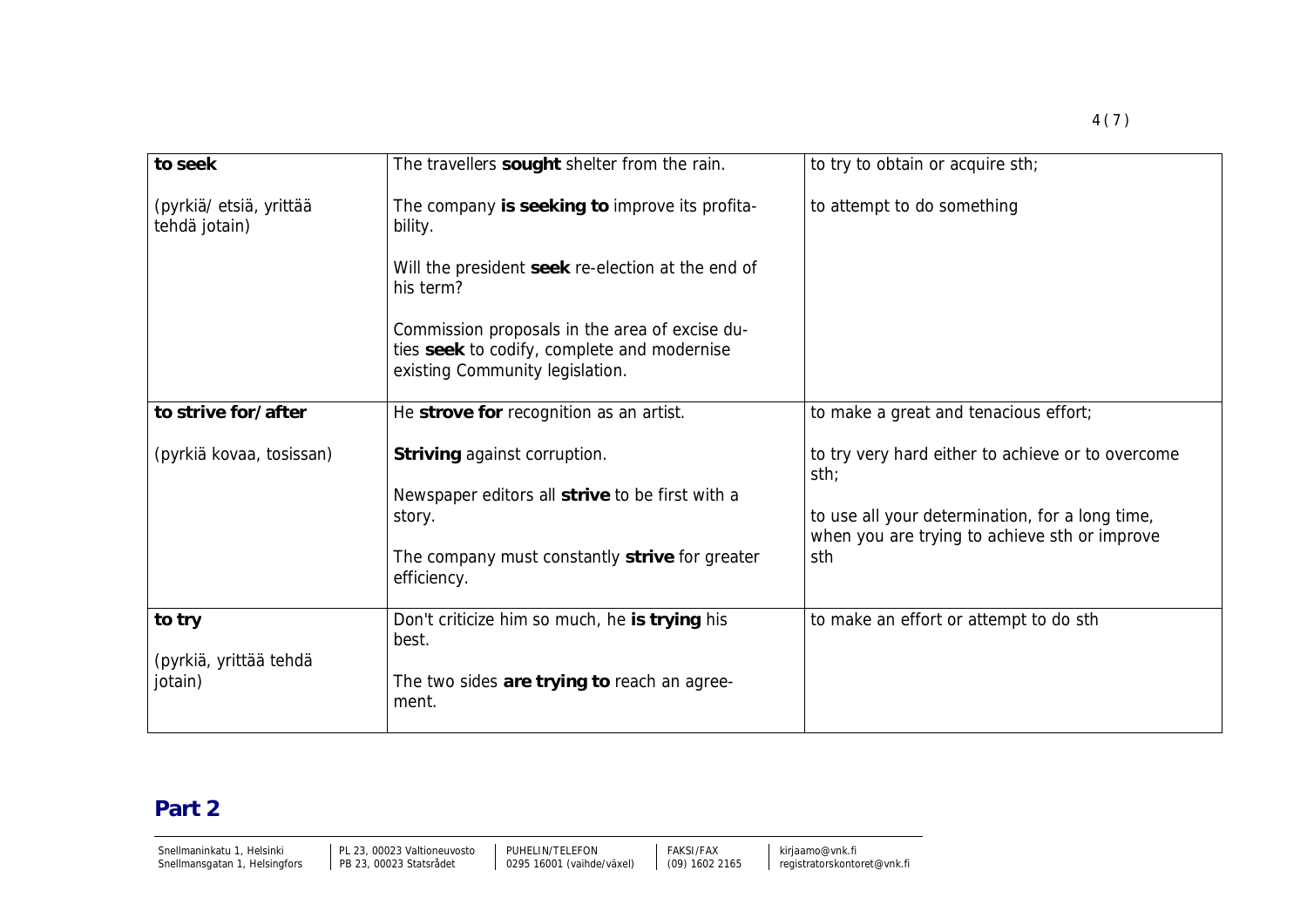| Pyrkiä               | fi                                                                                                                                                                                                                        | en                                                                                                                                                                                                                                            |
|----------------------|---------------------------------------------------------------------------------------------------------------------------------------------------------------------------------------------------------------------------|-----------------------------------------------------------------------------------------------------------------------------------------------------------------------------------------------------------------------------------------------|
|                      |                                                                                                                                                                                                                           |                                                                                                                                                                                                                                               |
| to make every effort | Puheenjohtajavaltiot pyrkivät kaikin tavoin ja<br>läheisessä yhteistyössä Euroopan parlamentin<br>kanssa<br>saamaan tutkimuksen ja kehittämisen seitse-<br>männen puiteohjelman käyntiin ajallaan.<br>(EU:n vuosiohjelma) | The Presidencies will make every effort, in<br>close liaison with the European Parliament, to<br>ensure a timely launch of the 7 <sup>th</sup> Framework<br>Programme for Research and Development.<br>(EU Operational Programme)             |
| to make efforts      | Lisäksi vuoden 2007 talousarvion valmistelussa<br>pyritään käyttämään hyödyksi kaikkea asian-<br>mukaista tietoa vuoden 2006 talousarvion<br>täytäntöönpanosta<br>(EU:n vuosiohjelma)                                     | Furthermore, during the preparation of the 2007<br>budget efforts will be made to make best use<br>of all relevant information on the implementa-<br>tion of the 2006 budget<br>(EU Operational Programme)                                    |
| to intend to         | Ehdotuksella pyritään tehostamaan yhteisön<br>rahoitustuen hallinnointia ja<br>tukemaan Euroopan laajuisen infrastruktuuri-<br>verkon valmistumista.<br>(EU:n vuosiohjelma)                                               | This proposal is intended to provide a more<br>efficient management of the Community finan-<br>cial aid, as well as act as a catalyst for the com-<br>pletion of the trans-European infrastructures<br>network.<br>(EU Operational Programme) |
| to aim at sth        | Ohjelma, jolla pyritään<br>rohkaisemaan sijoituksia innovointiin erityisesti<br>pk-yritysten tasolla, liittyy läheisesti muihin<br>politiikkoihin (energia, tietotekniikat, tutkimus ja<br>ympäristö).                    | This Programme, which aims at stimulating<br>greater investment in innovation, in particular at<br>the level of SMEs, is closely linked to other poli-<br>cy areas (energy, information technologies, re-<br>search and environment).         |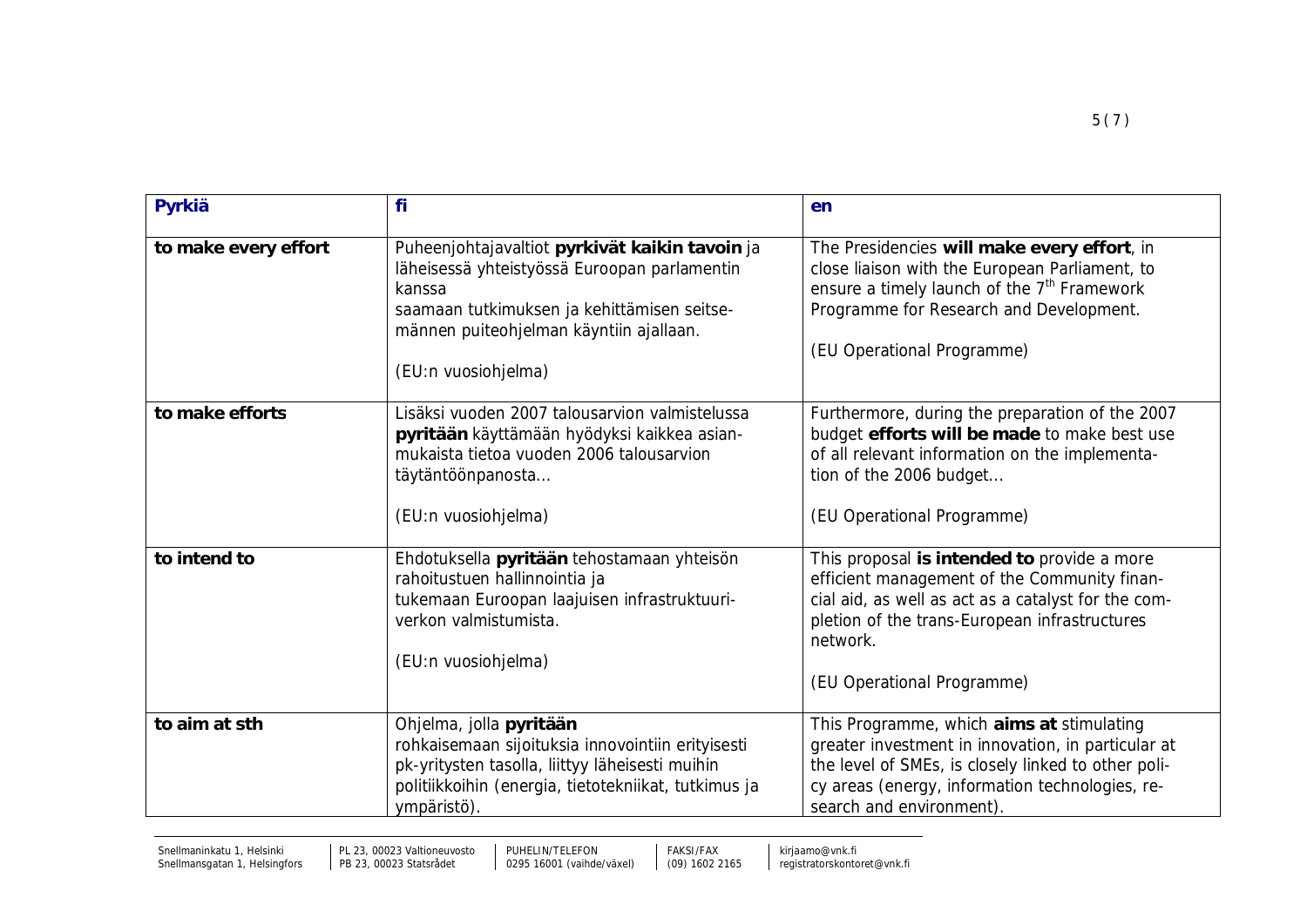| Pyrkiä        | fi                                                                                                                                                                                                                                       | en                                                                                                                                                                                                                          |
|---------------|------------------------------------------------------------------------------------------------------------------------------------------------------------------------------------------------------------------------------------------|-----------------------------------------------------------------------------------------------------------------------------------------------------------------------------------------------------------------------------|
|               | (EU:n vuosiohjelma)                                                                                                                                                                                                                      | (EU Operational Programme)                                                                                                                                                                                                  |
| to be the aim | Tarkistuksella pyritään<br>takaamaan julkisia hankintoja koskevien tarkis-<br>tusmenettelyjen tehokkuus ja joutuisuus<br>jäsenvaltioissa.<br>(EU:n vuosiohjelma)                                                                         | The aim of the revision is to guarantee effec-<br>tive and timely review procedures relating to<br>public procurement in the Member States.<br>(EU Operational Programme)                                                   |
| to seek       | Eurooppalaisen standardoinnin rahoitusta kos-<br>kevan ehdotuksen osalta pyritään poliittiseen<br>yhteisymmärrykseen yhteisestä kannasta tai<br>mahdollisesti säädöksen lopulliseen antamiseen<br>vuonna<br>2006.<br>(EU:n vuosiohjelma) | Concerning the proposal on the financing of<br>European standardisation, political agreement<br>on a common position or, possibly, final adop-<br>tion of the act will be sought for in 2006.<br>(EU Operational Programme) |
| to pursue     | Unioni jatkaa näihin tavoitteisiin pyrkimistä<br>vuonna 2006 soveltamalla käytettävissä olevia<br>välineitä<br>johdonmukaisesti ja integroidusti.<br>(EU:n vuosiohjelma)                                                                 | The Union will continue in 2006 to pursue<br>these objectives through the coherent and inte-<br>grated use of the various instruments available<br>(EU Operational Programme)                                               |
| to seek       | Puheenjohtajavaltiot antavat paljon painoarvoa<br>eläintautien ehkäisylle pyrkimällä edistymään<br>BSE-taudin osalta harjoitetun politiikan sekä<br>lintuinfluenssaa ja vesiviljeltyjen eläinten tauteja                                 | The Presidencies will put a strong emphasis on<br>the prevention of animal diseases, by seeking<br>to make progress on the review of the BSE poli-<br>cy and Community measures for the control of                          |